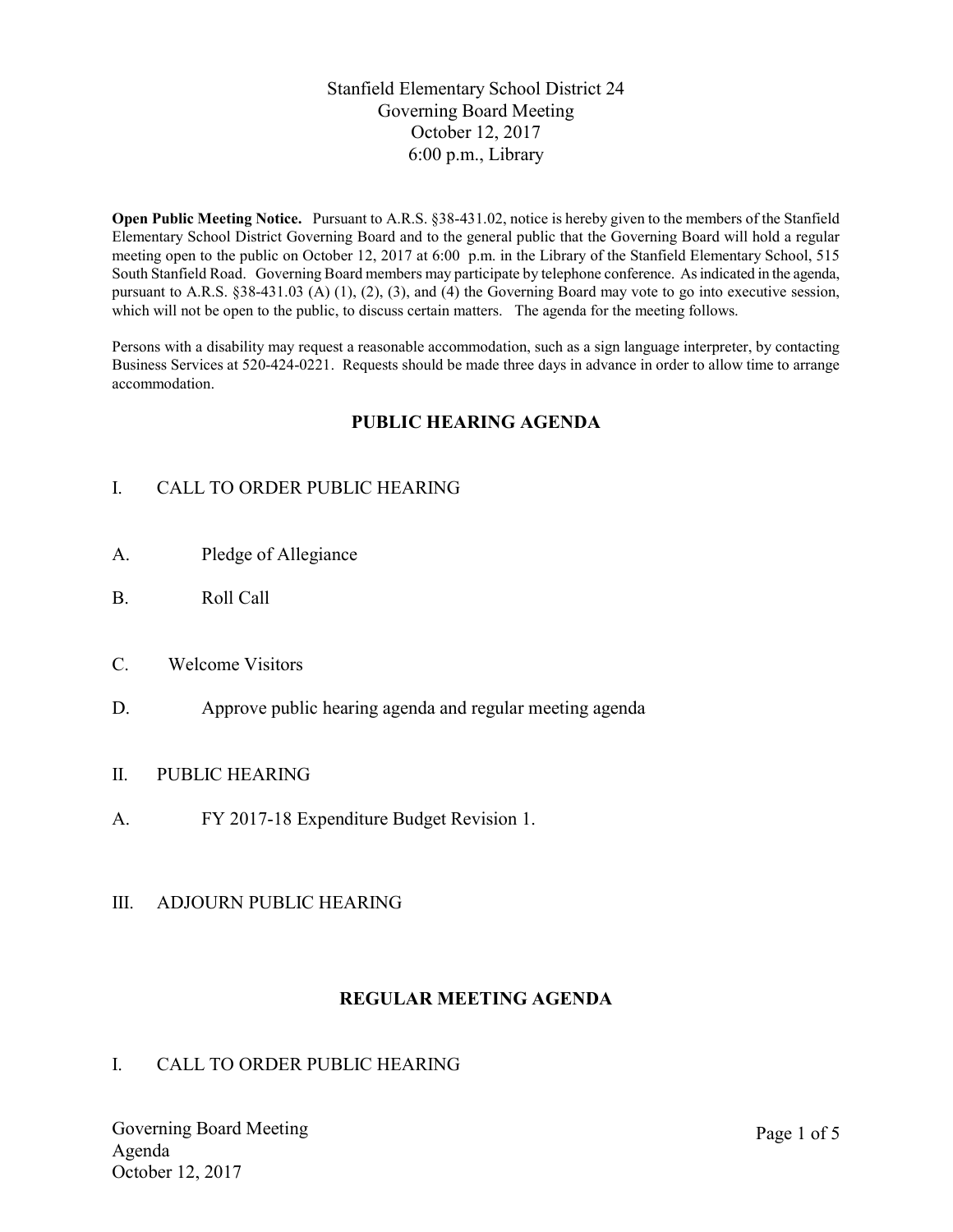# II. FY 2017-18 EXPENDITURE BUDGET

- A. Adopt the proposed FY 2017-18 Expenditure Budget Revision 1.
- B. Authorize FY 2017-18 expenditures to exceed Program, Function, and Object section budgets.

## III. CALL TO THE PUBLIC

Guidance for Public Participation in Board Meetings is provided in Policy BEDH. The President may recognize individuals wishing to address the Board under Call to the Public or under the item on the Agenda they wish to address. Each individual will be allowed five minutes unless additional time was requested and granted in advance by the Superintendent or President. ARS 38-432.02(H) provides that Board members shall not respond to comments unless the item is on the agenda.

The Board shall not hear personal complaints against school personnel or a person connected with the district. A procedure is provided by the Board for disposition of legitimate complaints in Policies KL, KB and KLD.

# LLAMADA AL PÚBLICO

La póliza BEDH, provee una guía publica para participar en juntas de la Mesa Directiva. El presidente de la Mesa Directiva puede reconocer a los individuos que desean dirigirse a la mesa bajo llamada al público o bajo el artículo en la agenda que desean tratar. A cada individuo se le otorgaran cinco minutos de tiempo, a menos que el Presidente o Superintendente le hayan concedido tiempo adicional por adelantado. La Póliza ARS 38- 432.02 dice que ningún miembro de la mesa responderá a ningún tipo de comentarios de temas que no estén en la agenda.

La mesa no oirá quejas personales en contra de personal de la escuela o personas que tengan alguna conexión con el Distrito. Para este tipo de quejas la mesa provee otro tipo de procedimientos para la disposición de quejas legítimas las cuales se encuentran en las siguientes Pólizas KL, KB, y KLD.

# IV. APPROVAL OF MINUTES

Approve the September 7, 2017 regular governing board meeting minutes.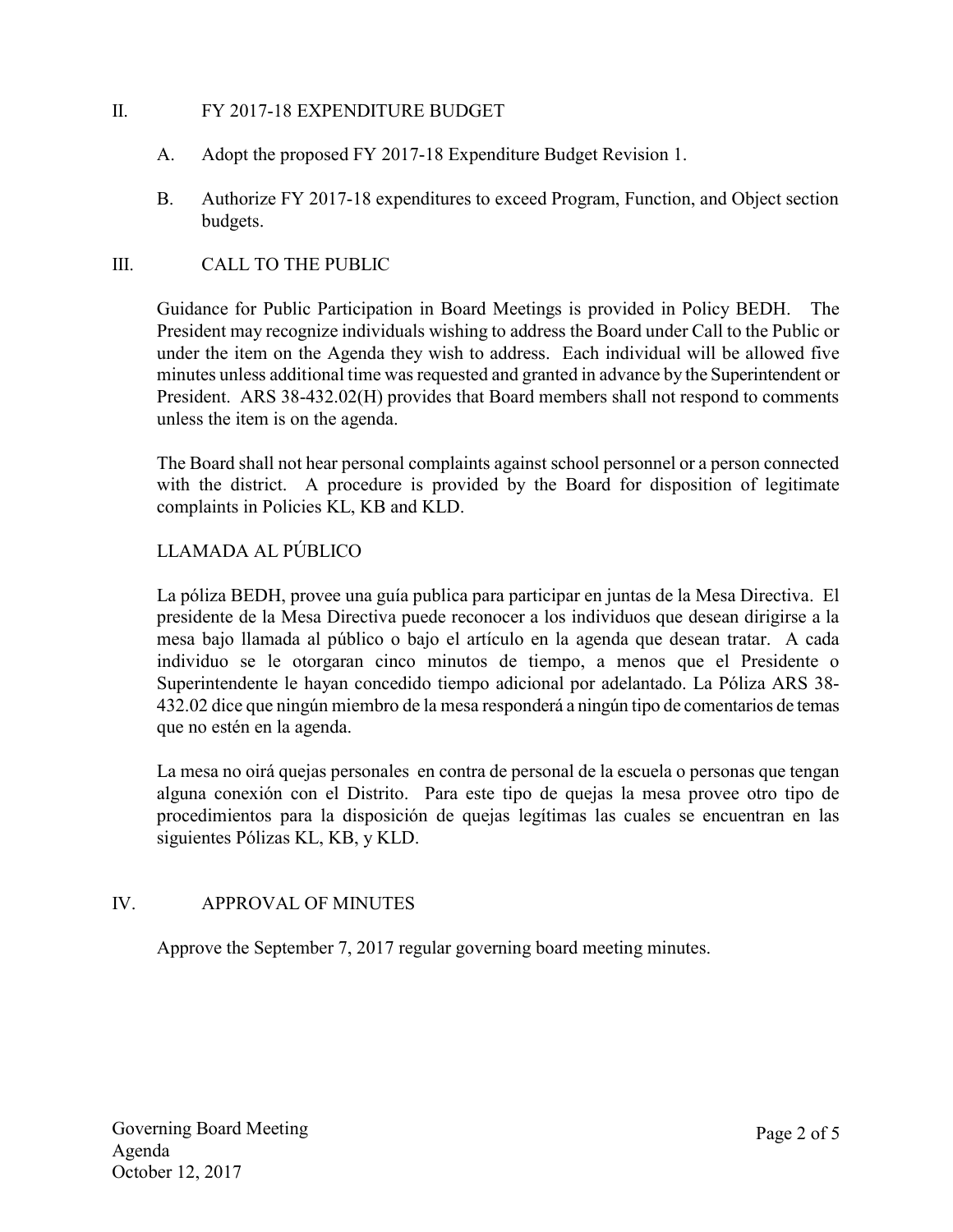## V. AWARDS AND RECOGNITIONS

A. Students of the Month

#### VI. REPORTS

- A. Superintendent's Report
- B. September Public Funds Expenditure Reports (Pages 1-4)
- C. September Student Activities Report (Page 5)
- D. Principal's Report (Page 6)
- E. Operations Support Services Reports (Pages 7 8) 1. Operations 2. Technology

#### VII. NEW BUSINESS ACTION ITEMS – PERSONNEL

All hiring is pending satisfactory completion of background investigation, records verification, and fingerprint report.

A. Approve extra duty compensation for Academic Support for FY18:

- a. Kelly Grapp
- b. Hermelina Liddell
- c. Shirley Nash
- d. Adriana Hernandez
- e. Linda Johnson
- f. Ellen Tembo

B. Approve hire for 2017-18, Notice of Substitute Food Service Appointment and Notice of Substitute Maintenance Appointment for Leticia Luna

 C. Approve hire for 2017-18, Notice of Substitute Teacher Appointment: 1. Christine Friedemann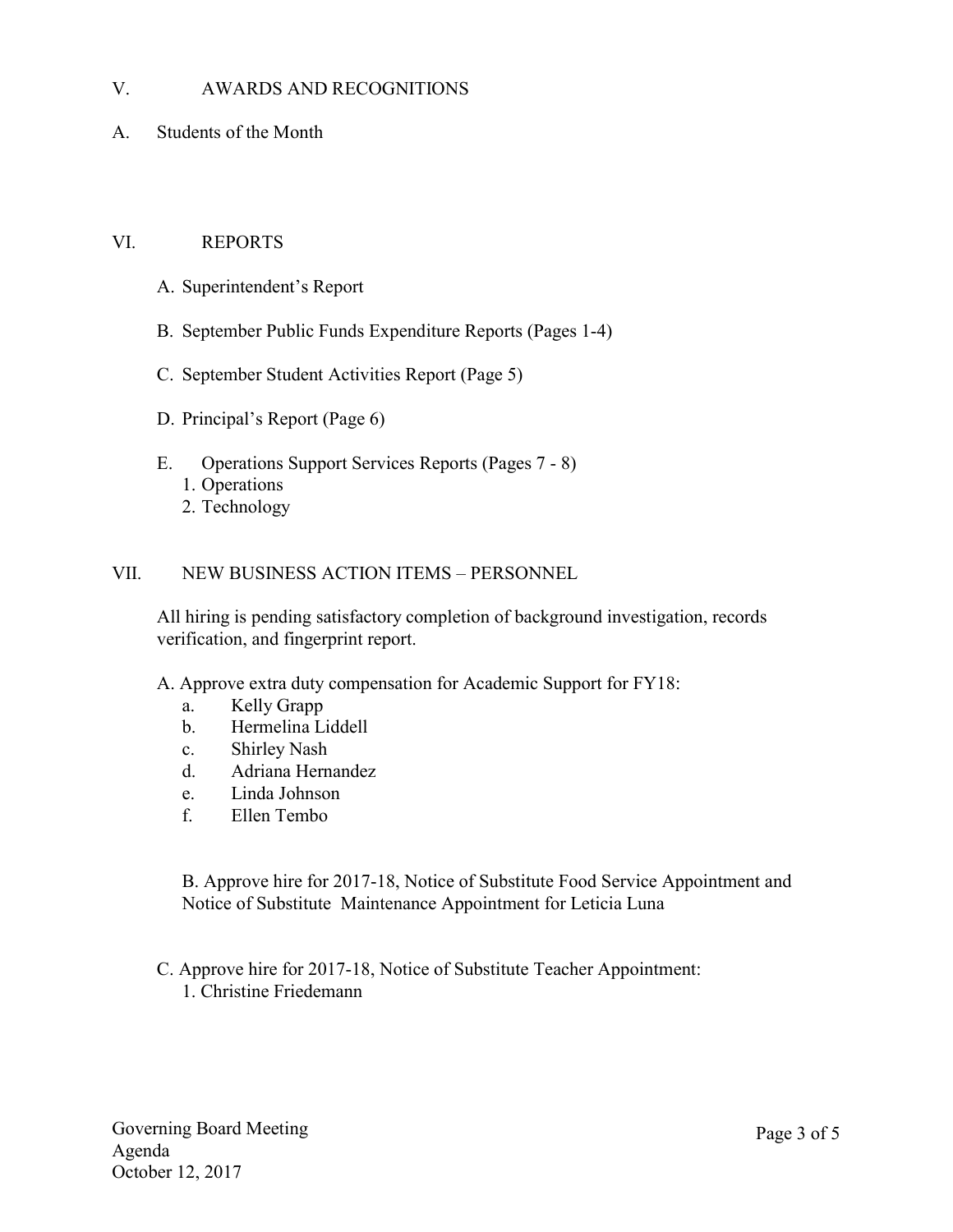D. Accept resignation for Elizabeth Luna, IT Technician, effective August 1, 2017 (Page 9)

E. Accept resignation for Ann Marie Mezzio, Teacher, effective October 12, 2017, and discuss and take possible action regarding liquidated damages fee (Page 10)

F. Approve termination of Olga Ibarra, Bus Driver, effective August 24, 2017, due to job abandonment

G. Approve hire effective September 19, 2017, Notice of "At-Will" Appointment – Initial 189-day schedule for Jamie Mena, Bus Driver

H. Approve extra duty contract for 2017-18 for Mariela Medel, Soccer

## VIII. NEW BUSINESS ACTION ITEMS – BUSINESS

- A. Ratify approval of payroll vouchers
	- 1. PV5 \$ 138,016.15
	- 2. PV6 \$143,496.59
	- 3. PV7 \$148,315.61

## B. Ratify approval of expense vouchers

- 1. EV1806 \$34,033.16
- 2. EV1807 \$110.59
- 3. EV1808 \$44,341.11
- 4. EV1809 \$21,677.41
- 5. EV1810 \$19,844.88